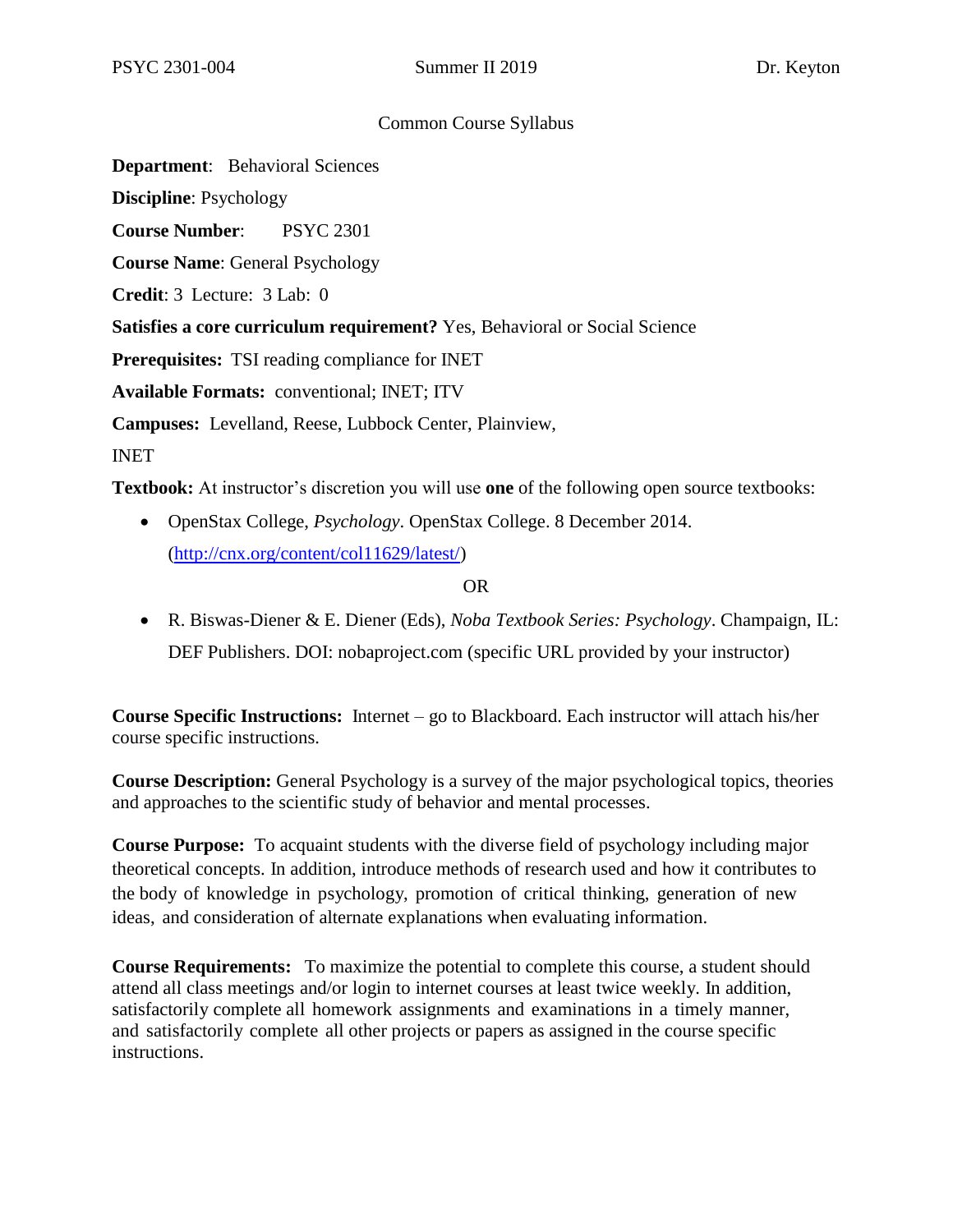**Course Evaluation:** Please see the instructor's course information sheet for specific items used in Evaluation of student performance.

Student Learning Outcomes (SLOs)/Competencies:

Upon successful completion of this course, students will:

1. Identify various research methods and their characteristics used in the scientific study of psychology.

2. Describe the historical influences and early schools of thoughts that shaped the field of psychology.

3. Describe some of the prominent perspectives and approached used in the study of psychology

- 4. Use terminology unique to the study of psychology.
- 5. Describe accepted approaches and standards in psychological assessment and evaluation.
- 6. Identify factors in physiological and psychological processes involved in human behavior.

# **Core Objectives addressed**:

- **Communication skills** to include effective written, oral and visual communication.
- **Critical thinking skills** to include creative thinking, innovation, inquiry and analysis,

evaluation and synthesis of information.

• **Empirical and Quantitative skills**- to include the manipulation and analysis of

numerical data or observable facts resulting in informed conclusions.

• **Social Responsibility**- to include the demonstrated intercultural knowledge and competence,

knowledge of civic responsibility, and the ability to engage effectively in regional, national and global communities.

CIP # 42.0101

# **Course Policies:**

**Attendance Policy:** Students are expected to attend all classes in order to be successful in a course. The student may be administratively withdrawn from the course when absences become excessive as defined in the course syllabus.

When an unavoidable reason for class absence arises, such as illness, an official trip authorized by the college or an official activity, the instructor may permit the student to make up work missed. It is the student's responsibility to complete work missed within a reasonable period of time as determined by the instructor. Students are officially enrolled in all courses for which they pay tuition and fees at the time of registration. Should a student, for any reason, delay in reporting to a class after official enrollment, absences will be attributed to the student from the first class meeting.

Students who enroll in a course but have "Never Attended" by the official census date, as reported by the faculty member, will be administratively dropped by the Office of Admissions and Records. A student who does not meet the attendance requirements of a class as stated in the course syllabus and does not officially withdraw from that course by the official census date of the semester, may be administratively withdrawn from that course and receive a grade of "X" or "F" as determined by the instructor. Instructors are responsible for clearly stating their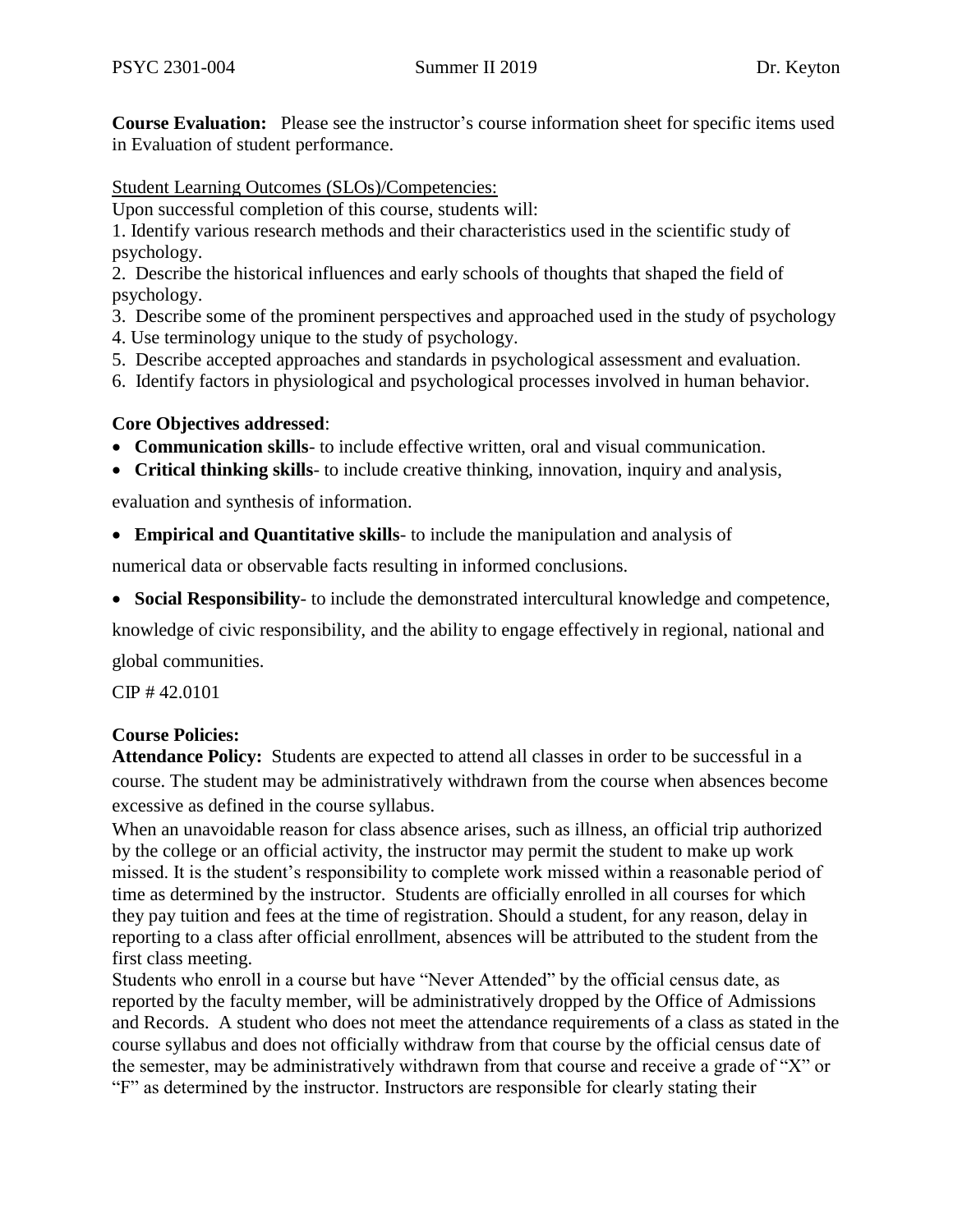administrative drop policy in the course syllabus, and it is the student's responsibility to be aware of that policy.

It is the student's responsibility to verify administrative drops for excessive absences through MySPC using his or her student online account. If it is determined that a student is awarded financial aid for a class or classes in which the student never attended or participated, the financial aid award will be adjusted in accordance with the classes in which the student did attend/participate and the student will owe any balance resulting from the adjustment.

**Academic Integrity:** The attempt of any student to present as his or her own any work which he or she has not honestly performed is regarded by the faculty and administration as a most serious offense and renders the offender liable to serious consequences, possibly suspension. This policy relates to all forms of cheating and plagiarism. See Instructor's Course Information for additions to the academic integrity policy.

**Student Conduct:** A high standard of conduct is expected of all students. Students are subject to federal, state and local laws, as well as South Plains College rules and regulations. Any student who fails to perform according to expected standards may be asked to withdraw. Failure to comply with lawful direction of a classroom teacher relative to maintaining good order is considered misconduct on the part of the student. Repeated violations of disrupting a class may result in the student being dropped from that course (See Catalog/Student Guide for full policy). See Instructor's Course Information for additional policies related to student conduct. **Appeal Process**: The process of appeal is outlined in the college catalog. Basically you would need to talk to the instructor, the department chair, and then the dean if the problem is not resolved. Be sure to always start with your instructor.

**Diversity & Equal Rights:** South Plains College does not discriminate on the basis of race, color, national origin, sex, disability or age in its programs and activities. The following person has been designated to handle inquiries regarding the non-discrimination policies: Vice President of Student Affairs.

All students are entitled to equal rights under the affirmative action and equal opportunity laws. Students are also protected against unjust or biased academic evaluation, but at the same time, they are responsible for maintaining standards of academic performance established for each course in which they are enrolled. (See Catalog/Student Guide for full definitions and policies)

**ADA (Disability) Statement:** Students with disabilities, including but not limited to physical, psychiatric, or learning disabilities, who wish to request accommodations in this class should notify the Disability Services Office early in the semester so that the appropriate arrangements may be made. In accordance with federal law, a student requesting accommodations must provide acceptable documentation of his/her disability to the Disability Services Office. For more information, call or visit the Disability Services Office at Levelland (Student Health & Wellness Office) 806-716-2577, Reese Center (Building 8) & Lubbock Center 806-716-4675, or Plainview Center (Main Office) 806-716-4302 or 806-296-9611.

**Campus Concealed Carry syllabus statement**: Campus Concealed Carry - Texas Senate Bill - 11 (Government Code 411.2031, et al.) authorizes the carrying of a concealed handgun in South Plains College buildings only by persons who have been issued and are in possession of a Texas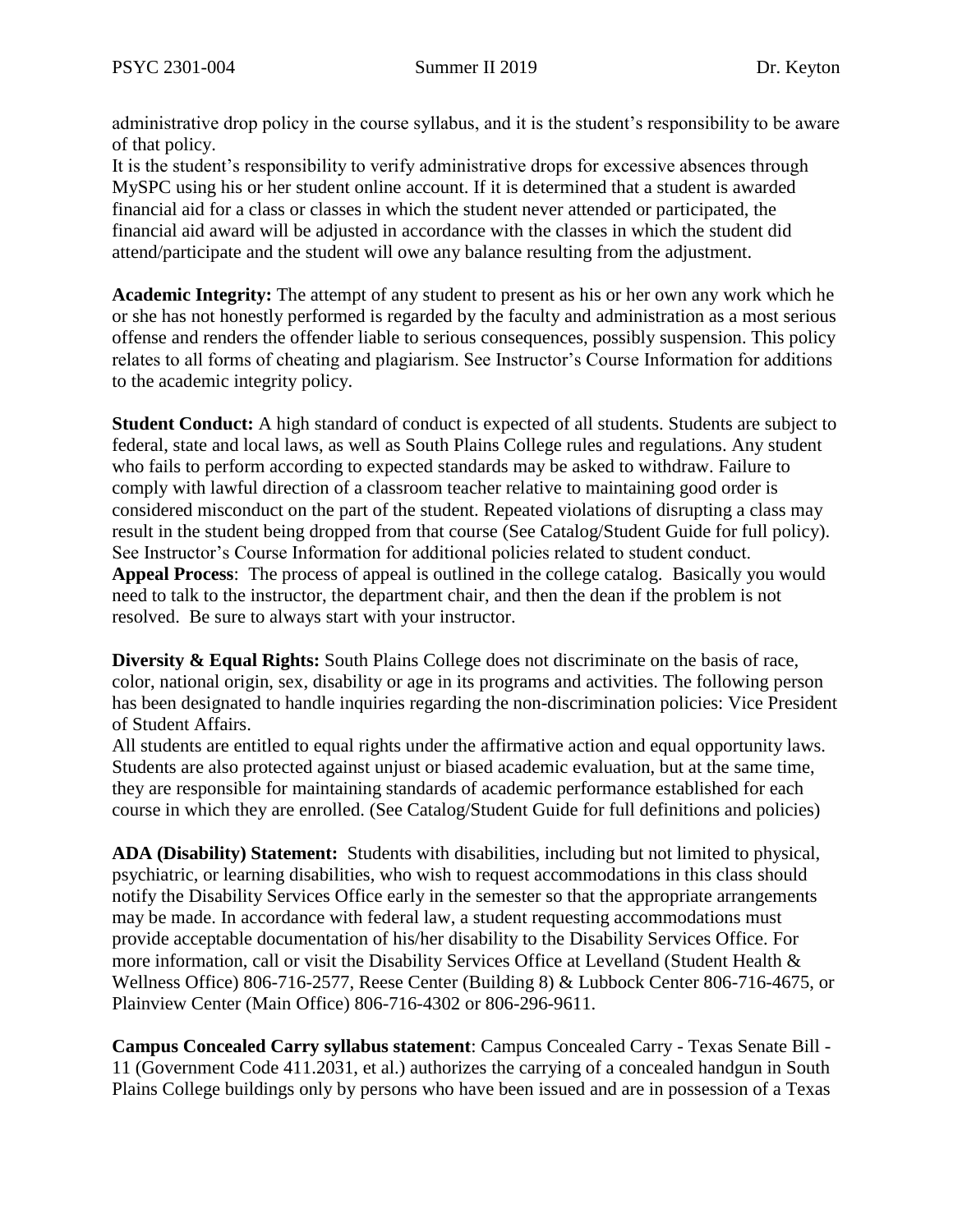License to Carry a Handgun. Qualified law enforcement officers or those who are otherwise authorized to carry a concealed handgun in the State of Texas are also permitted to do so. Pursuant to Penal Code (PC) 46.035 and South Plains College policy, license holders may not carry a concealed handgun in restricted locations. For a list of locations, please refer to the SPC policy at: (http://www.southplainscollege.edu/human\_resources/policy\_procedure/hhc.php) Pursuant to PC 46.035, the open carrying of handguns is prohibited on all South Plains College campuses. Report violations to the College Police Department at 806-716-2396 or 9-1-1.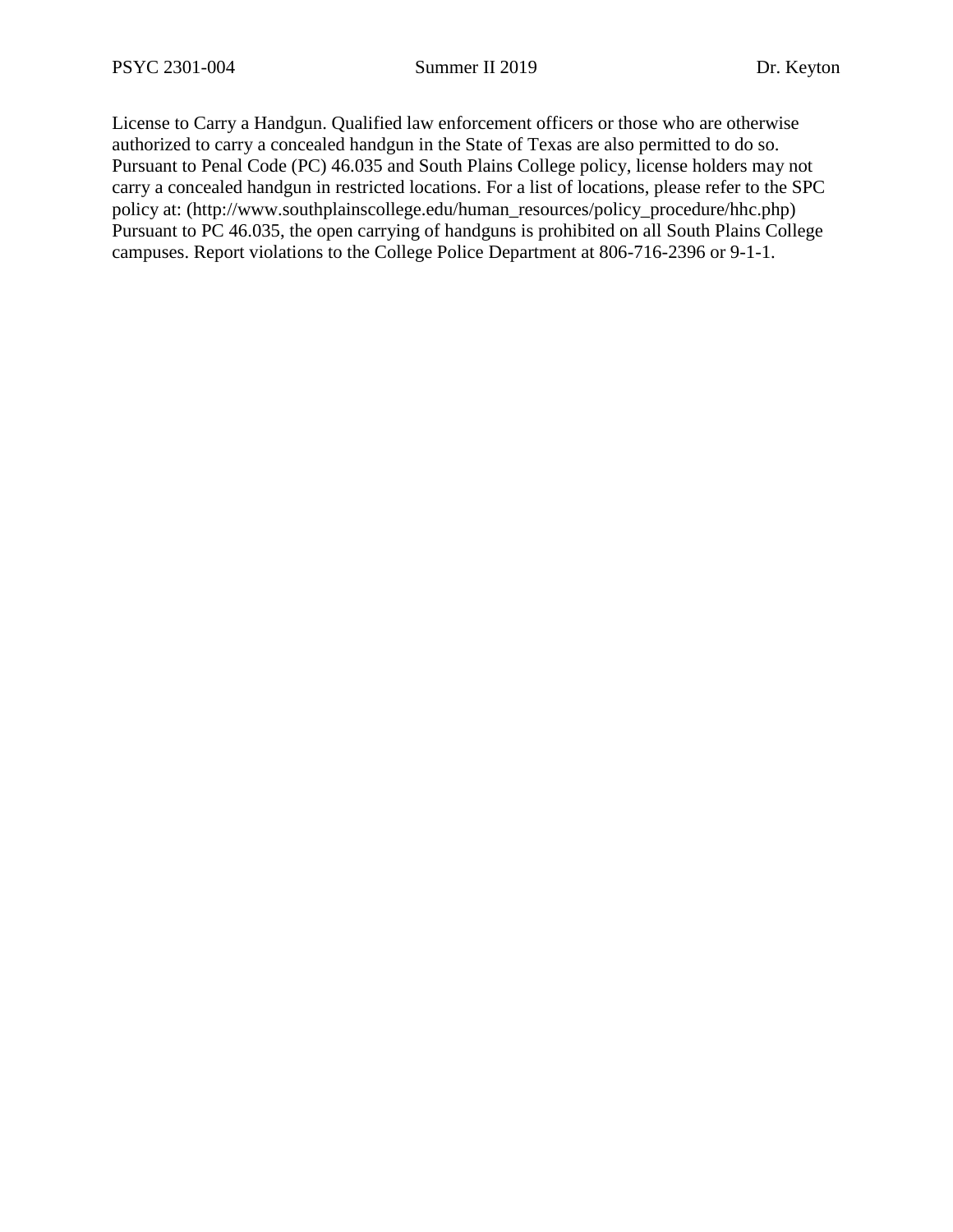Course Specific Information PSYC 2301, section 004

| Instructor:       | Kristina M. Keyton, Ph.D.      |
|-------------------|--------------------------------|
| Office Hours:     | by appointment only            |
| Levelland Office: | AD 144                         |
| Office Phone**:   | 806-716-2457                   |
| $E$ -Mail**:      | kkeyton@southplainscollege.edu |

\*\* Please note: I prefer to be contacted by email rather than telephone. The office space that I use in Levelland does not have voicemail setup, therefore I can get back to you more quickly if you email me rather than call me.

# **POLICIES AND IMPORTANT INFORMATION**

**Student Responsibility:** It is your job, as a student, to know the rules of student conduct laid out in the Catalog and Student Guide, all other South Plains College policies which impact you laid out in the Catalog, and the policies laid out in this syllabus. It is also your job to check SPC email, blackboard, and the calendar of due dates regularly to make sure that you are keeping up with your work.

*Preparedness*: Part of your job as a student is to come to class prepared. It is expected that you will read the Noba units that go with each topic before we begin that topic in class. It is also expected that you will arrive to class on-time, ready and able to take notes and participate in class. The Noba online textbook prepared specifically for this class, which is available online for free, can be found at the following link:<http://noba.to/am3ntz96>

**Classroom etiquette:** It is rude to be physically in class, but not engaged in the class and paying attention. It is a distraction to me and your classmates. I allow the use of computers for taking notes only, but reserve the right to restrict the use of computers or disallow the use of computers in the class if I observe inappropriate use of computers, including but not limited to: checking email, browsing the internet, checking Facebook, registering for classes, etc. Additional behaviors that are inappropriate include, but are not limited to: use of cell phones, reading the newspaper, reading material for other classes, talking while other people are speaking, sleeping in class, making offensive/bigoted remarks, and taking pictures of any portion of the class (remember your classmates have the same FERPA privacy rights as you do!). It is not acceptable to take pictures of PowerPoint slides as a substitute for taking notes. You are not allowed to record class (voice or video) without my permission.

**Course Specific Attendance Policy**: A student with 3 or more absences (not counting absences that I excuse) may be dropped, especially if: the absences follow a habitual pattern or are consecutive, the student does not contact me regarding absences, and/or the student stops completing course work. A student who is discussing his/her circumstances with me and making every effort to stay caught up will not be administratively dropped due to absences alone. When dropping due to absences, it is my policy to drop a student with an X, unless there are extenuating circumstances (e.g. cheating, etc.) that would lead me to drop a student with an F. In order for an absence to be excused, you must be able to provide independent documentation of an unavoidable situation outside of your control.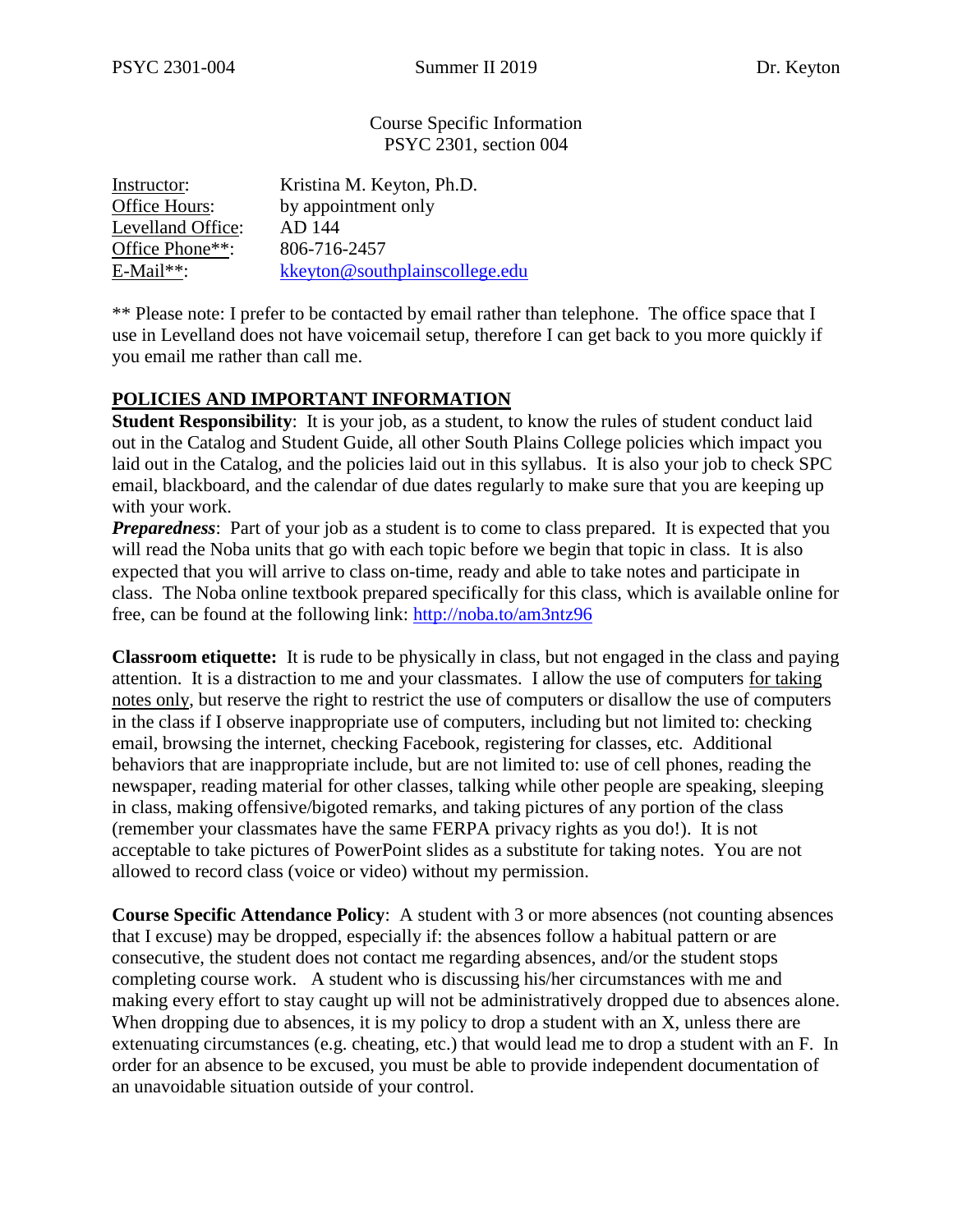## **ASSIGNMENTS**

#### **1. In Class Activities (10 points each; Total of 250 points)**

There will be many in-class activities (reactions to readings, group work, etc.) throughout the semester (approximately 1-2 per class session). These activities will be conducted similar to a pop-quiz, being announced right before they occur, typically at the beginning of class on most (if not all) days, with some class days having more than 1 in class activity. Leaving class early may result in full or partial loss of credit. Arriving to class late may also result in full or partial loss of credit for the In Class Activity; however, you will still be expected to do the activity if you arrive before other students have completed the activity. Similarly, if you finish before other students, it is not acceptable for you to be doing work for another class, texting, on Facebook, or otherwise engaging in activities that are unacceptable according to the Classroom etiquette policy listed above and the Student Conduct policy found in the Student Guide. It is recommended that you take notes on your reactions to/perceptions of the activity you have just finished. It is often helpful to speculate how the activity you have just finished relates to the readings and lecture for that class. If you consistently attend class and do the assigned readings ahead of class, it is expected that you will receive full credit for in-class activities. However, if you demonstrate misunderstanding of the assigned material, you will receive only partial credit on the in-class activity. The best 25 in class activities will count for up to 250 points of your final grade. If you have an excused absence, it is your responsibility to request an alternate assignment after you have provided adequate documentation.

## **2. Online Activities (Total of 150 points)**

There will be many online activities (reactions to readings, discussion boards, etc.) throughout the semester (approximately 1 per class session). The entire week's worth of online activities will be available on Blackboard 8 AM on the first class day of the week and will be due by 5 PM on the day after the last class day of the week. For example, in a typical week, students will have from 8 AM on Monday until 5 PM on Friday to complete four online activities associated with the topics for the week. If you consistently attend class, take good notes, and do the assigned readings, it is expected that you will receive full credit for online activities. However, if you demonstrate misunderstanding of the assigned material in an online activity, you will receive only partial credit on that activity. The best 15 online activities will count for a maximum of 150 points of your final grade.

#### **3. Exams (100 points each; Total of 400 points)**

There will be four exams this semester. The fourth exam (final exam) is weighted the same as the first three exams and will focus primarily on new material since exam three, but you should expect approximately 25% of the exam to be review of material from exams one through three. All exams may include a mix of any of the following types of questions: multiple choice, True/False, matching, fill in the blank, short answer/essay. The listing of exam dates is in the tentative schedule below. For all exams, you will be required to place all belongings at the front of the room, turn hats backwards or place hats at the front of the room, and you will not be permitted to have notes, cell phones, smart watches, or sunglasses at your desk. For the first three exams (but not the final), the exam will be given during the first 50 minutes of class time, then we will have a 10 minute break, and then we will begin the next topic during the last 55 minutes of class time. **If you arrive late to an exam and any of your classmates have already finished the exam and left the room, you will not be permitted to take the exam***.* If you miss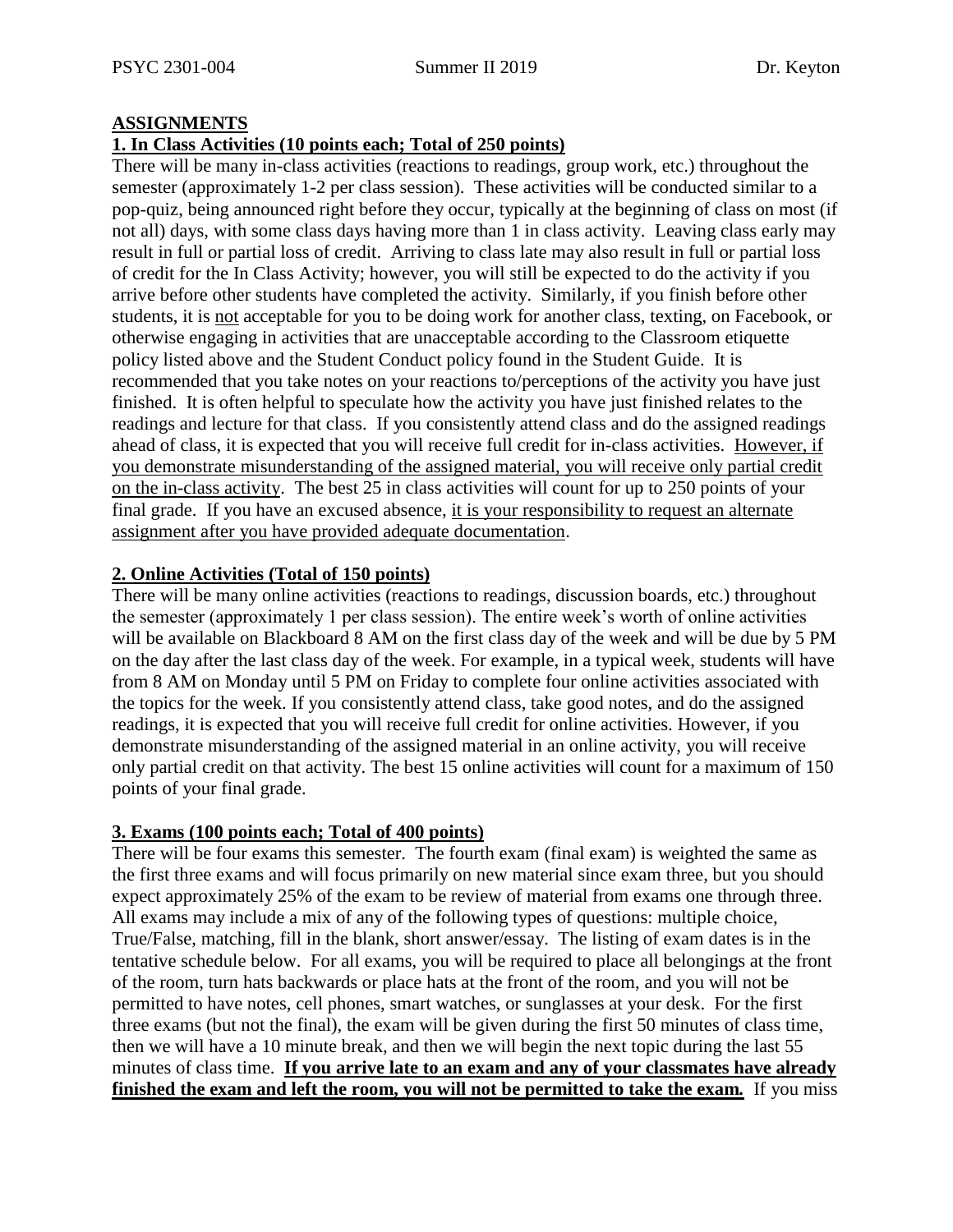an exam and can document an excusable reason, then you will be permitted to take a make-up exam. You must take that make-up exam within two business days of the original exam (or within two business days of when you are able to return to school according to your documentation). The final exam can only be taken on the final exam day, unless documentation would allow you to take an incomplete in the class.

# **4. Analyze a Movie Paper (200 points)**

You will be required to write a paper in this class. You will be allowed to choose one of the topics we cover as the focus of your paper. In this paper, you will watch a fiction or documentary movie. There will be a list of already approved movies posted on Blackboard. Any that I own on DVD will be starred on the list and available to borrow from me. You may request approval for a film that is not already on the approved list, but you must do that at least 1 week before the paper is due. When reviewing the movie and writing your paper, be sure to focus on the topic you have chosen, even though other topics may be equally (or even more) obviously relevant. Summarize what occurs in the movie that directly relates to your topic and discuss (according to the textbook and lecture) how accurately or inaccurately the information is portrayed in the movie you chose. You must cite properly from the textbook and the movie you chose. The goal is to use the textbook and lecture to analyze how accurate or inaccurate a nonacademic source of information is and discuss the advantages and disadvantages of the accuracies and inaccuracies you notice. Your paper must be at least 4 pages long (Times New Roman, 12 point font, double space, 1" margins), must use APA style in-text citations, and must have an APA style works cited page. **For this paper, due by 11:59 PM on Friday 8/9, I will accept late work with penalty**. I will take off 30 points for every calendar day late. I will not accept any submissions of this paper after the final exam on 8/15. A calendar day is the 24 hours after the deadline. This means that 45 minutes late gets the same penalty as 22 hours late. See Blackboard for additional detailed instructions and grading rubric.

# **Extra Credit**

You may earn a maximum of 50 points of extra credit by doing approved extra credit activities, which can be found on the Blackboard page and may also be announced in class. Some extra credits will have a specific due date, while others will be accepted until the extra credit deadline of 5 PM on Monday August  $12<sup>th</sup>$ . No extra credit will be accepted after 5 PM on Monday August  $12^{\text{th}}$ .

**Final Grade Calculation**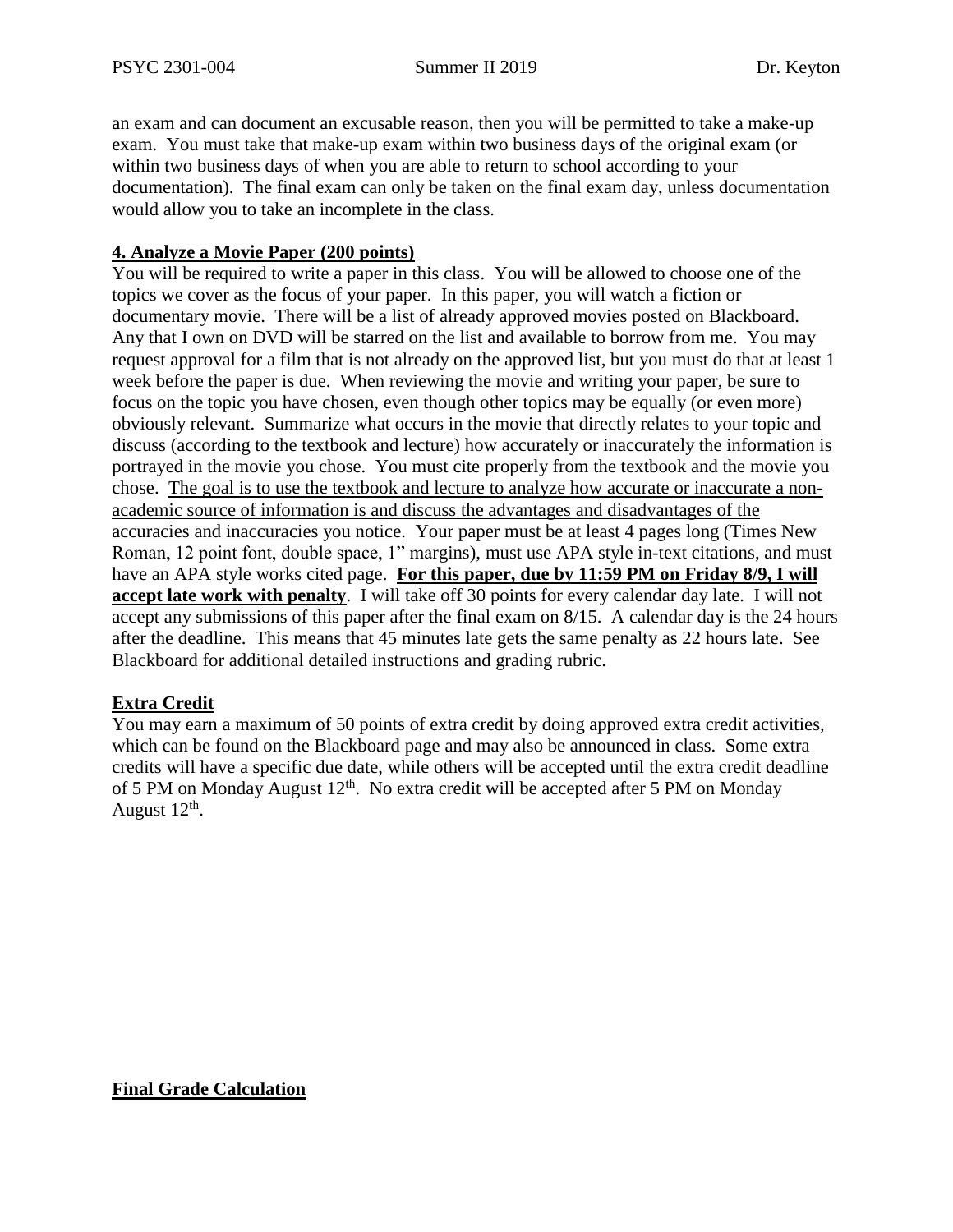| Your final grade will be determined as follows: |            |                                                               |  |  |  |  |  |
|-------------------------------------------------|------------|---------------------------------------------------------------|--|--|--|--|--|
| <b>Online Activities</b>                        | 150 points |                                                               |  |  |  |  |  |
| In Class Activities                             |            | 250 points                                                    |  |  |  |  |  |
| Exams                                           |            | 400 points                                                    |  |  |  |  |  |
| Paper                                           |            | 200 points                                                    |  |  |  |  |  |
| Total                                           |            | 1000 points                                                   |  |  |  |  |  |
|                                                 |            | Your letter grade will be based on the following percentages: |  |  |  |  |  |
| 90% and above                                   | A          |                                                               |  |  |  |  |  |
| 80%-89%                                         | B          |                                                               |  |  |  |  |  |
| 70%-79%                                         | C          |                                                               |  |  |  |  |  |
| 60%-69%                                         | D          |                                                               |  |  |  |  |  |
| $< 60\%$                                        | F          |                                                               |  |  |  |  |  |

Please note: if your final grade reflects a percentage that is not a whole number (e.g. 692 points is  $69.2\%$ ), it is my policy to round up that percentage to the next whole number (e.g.  $69.2\%$ ) rounds to 70%).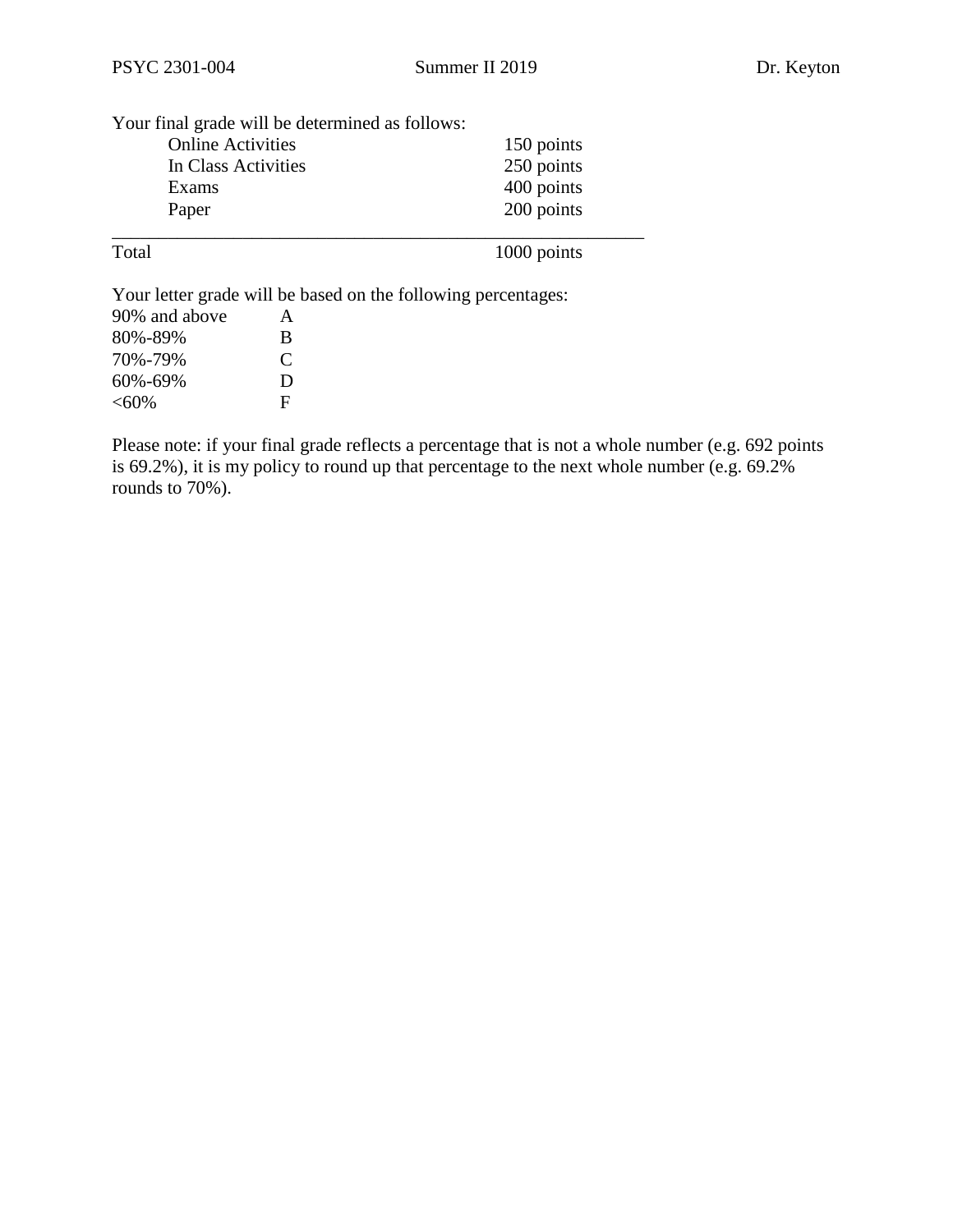|                                             |                                                                       |                               |                                                             |                                                  |                                                     | <b>Tentative Schedule</b><br>announced verbally in class. | Please note that you are responsible for any schedule<br>changes announced via Blackboard, SPC email, or |                                                                                                                     |                                                                    |             | Color Key<br>Paper<br><b>Exams</b> |    |    |               | <b>Online Activities</b> |
|---------------------------------------------|-----------------------------------------------------------------------|-------------------------------|-------------------------------------------------------------|--------------------------------------------------|-----------------------------------------------------|-----------------------------------------------------------|----------------------------------------------------------------------------------------------------------|---------------------------------------------------------------------------------------------------------------------|--------------------------------------------------------------------|-------------|------------------------------------|----|----|---------------|--------------------------|
|                                             |                                                                       |                               | 2019 JUI Y                                                  |                                                  |                                                     |                                                           |                                                                                                          |                                                                                                                     |                                                                    | AUGUST 2019 |                                    |    |    |               |                          |
| <b>Sun</b>                                  | Man                                                                   | Tue                           | Wed                                                         | Thu                                              | Fri                                                 | Sat                                                       |                                                                                                          |                                                                                                                     | Sunday                                                             |             |                                    |    |    | Seiurdae<br>з |                          |
|                                             | B                                                                     |                               | 10                                                          | $\mathbf{H}$                                     | $\overline{12}$                                     | 13                                                        |                                                                                                          |                                                                                                                     | ls.                                                                | 6           | 7                                  | 8  | 9  | 10            |                          |
| 14                                          | 15                                                                    | 16                            | 17                                                          | 18                                               | 19                                                  | 20                                                        |                                                                                                          | 11                                                                                                                  | 12                                                                 | 13          | 14                                 | 15 | 16 | 17            |                          |
|                                             |                                                                       |                               |                                                             |                                                  |                                                     |                                                           |                                                                                                          |                                                                                                                     |                                                                    |             |                                    |    |    |               |                          |
| 21                                          | 22                                                                    | 23                            | 24                                                          | 25                                               | 26                                                  | 27                                                        |                                                                                                          | 18                                                                                                                  | 19                                                                 | 20          | 21                                 | 22 | 23 | 24            |                          |
| 28                                          | 29                                                                    | 30                            | 31                                                          |                                                  |                                                     |                                                           |                                                                                                          | 25                                                                                                                  | 26                                                                 | 27          | 28                                 | 29 | 3Ó | 31            |                          |
| Date                                        |                                                                       |                               | <b>Mintable Calendars From 125Colondars.Com</b>             |                                                  |                                                     |                                                           |                                                                                                          |                                                                                                                     |                                                                    |             | 123Calendars.Com                   |    |    |               |                          |
| 7/11                                        |                                                                       | Topic                         | Intro to Course                                             |                                                  |                                                     |                                                           |                                                                                                          |                                                                                                                     | Assignment due                                                     |             |                                    |    |    |               |                          |
|                                             |                                                                       |                               |                                                             |                                                  |                                                     | Begin History of Psychology                               |                                                                                                          |                                                                                                                     |                                                                    |             |                                    |    |    |               |                          |
| 7/15                                        |                                                                       | <b>History of Psychology</b>  |                                                             |                                                  |                                                     |                                                           |                                                                                                          | 8 AM Monday 7/15: Online Activities 7/15-<br>7/18 become available Read Noba unit titled<br>"History of Psychology" |                                                                    |             |                                    |    |    |               |                          |
| 7/16 &                                      |                                                                       |                               | Science of Psychology                                       |                                                  |                                                     |                                                           |                                                                                                          |                                                                                                                     | Read Noba unit titled "Science of                                  |             |                                    |    |    |               |                          |
| 7/17                                        |                                                                       |                               |                                                             |                                                  |                                                     |                                                           |                                                                                                          |                                                                                                                     | Psychology"                                                        |             |                                    |    |    |               |                          |
| 7/18<br><b>Begin Biological Foundations</b> |                                                                       |                               |                                                             | Read Noba unit titled "Biological<br>Foundations |                                                     |                                                           |                                                                                                          |                                                                                                                     |                                                                    |             |                                    |    |    |               |                          |
|                                             |                                                                       |                               |                                                             |                                                  |                                                     |                                                           |                                                                                                          |                                                                                                                     |                                                                    |             |                                    |    |    |               |                          |
|                                             |                                                                       |                               |                                                             |                                                  |                                                     |                                                           | 5 PM Friday 7/19: Online Activities 7/15-<br>$7/18$ due                                                  |                                                                                                                     |                                                                    |             |                                    |    |    |               |                          |
| 7/22                                        |                                                                       | Biological Foundations, cont. |                                                             |                                                  |                                                     |                                                           |                                                                                                          |                                                                                                                     | 8 AM Monday 7/22: Online Activities 7/22-<br>7/25 become available |             |                                    |    |    |               |                          |
| 7/23                                        |                                                                       |                               |                                                             |                                                  |                                                     | <b>EXAM 1-History, Science,</b>                           |                                                                                                          |                                                                                                                     |                                                                    |             |                                    |    |    |               |                          |
|                                             |                                                                       |                               | <b>Biological</b>                                           |                                                  |                                                     |                                                           |                                                                                                          |                                                                                                                     |                                                                    |             |                                    |    |    |               |                          |
|                                             | Begin Sensation and Perception                                        |                               |                                                             |                                                  | Read Noba unit titled "Sensation and<br>Perception" |                                                           |                                                                                                          |                                                                                                                     |                                                                    |             |                                    |    |    |               |                          |
| $7/24$                                      |                                                                       |                               |                                                             |                                                  |                                                     |                                                           |                                                                                                          |                                                                                                                     |                                                                    |             |                                    |    |    |               |                          |
| 7/25                                        | Sensation and Perception, cont.<br><b>Cognition and Consciousness</b> |                               |                                                             |                                                  | Read Noba unit titled "Cognition and                |                                                           |                                                                                                          |                                                                                                                     |                                                                    |             |                                    |    |    |               |                          |
|                                             |                                                                       |                               | Consciousness"<br>5 PM Friday 7/26: Online Activities 7/22- |                                                  |                                                     |                                                           |                                                                                                          |                                                                                                                     |                                                                    |             |                                    |    |    |               |                          |
|                                             |                                                                       |                               |                                                             |                                                  |                                                     |                                                           |                                                                                                          |                                                                                                                     |                                                                    |             |                                    |    |    |               |                          |
| <b>Motivation and Emotion</b><br>7/29       |                                                                       |                               |                                                             |                                                  | $7/25$ due<br>Read Noba unit titled "Motivation and |                                                           |                                                                                                          |                                                                                                                     |                                                                    |             |                                    |    |    |               |                          |
|                                             |                                                                       |                               |                                                             |                                                  |                                                     |                                                           |                                                                                                          |                                                                                                                     | Emotion"                                                           |             |                                    |    |    |               |                          |
|                                             |                                                                       |                               |                                                             |                                                  |                                                     |                                                           |                                                                                                          |                                                                                                                     | 8AM Monday 7/29: Online Activities 7/29-<br>8/1 become available   |             |                                    |    |    |               |                          |
| 7/30                                        |                                                                       |                               |                                                             |                                                  |                                                     |                                                           | <b>EXAM 2-Sensation, Perception,</b>                                                                     |                                                                                                                     |                                                                    |             |                                    |    |    |               |                          |
|                                             |                                                                       |                               |                                                             |                                                  |                                                     | <b>Cognition, Consciousness,</b>                          |                                                                                                          |                                                                                                                     |                                                                    |             |                                    |    |    |               |                          |
|                                             |                                                                       |                               | <b>Motivation, Emotion</b>                                  |                                                  |                                                     |                                                           |                                                                                                          |                                                                                                                     |                                                                    |             |                                    |    |    |               |                          |
|                                             |                                                                       | Begin Learning and Memory     |                                                             |                                                  |                                                     |                                                           |                                                                                                          |                                                                                                                     | Read Noba unit titled "Learning and<br>Memory"                     |             |                                    |    |    |               |                          |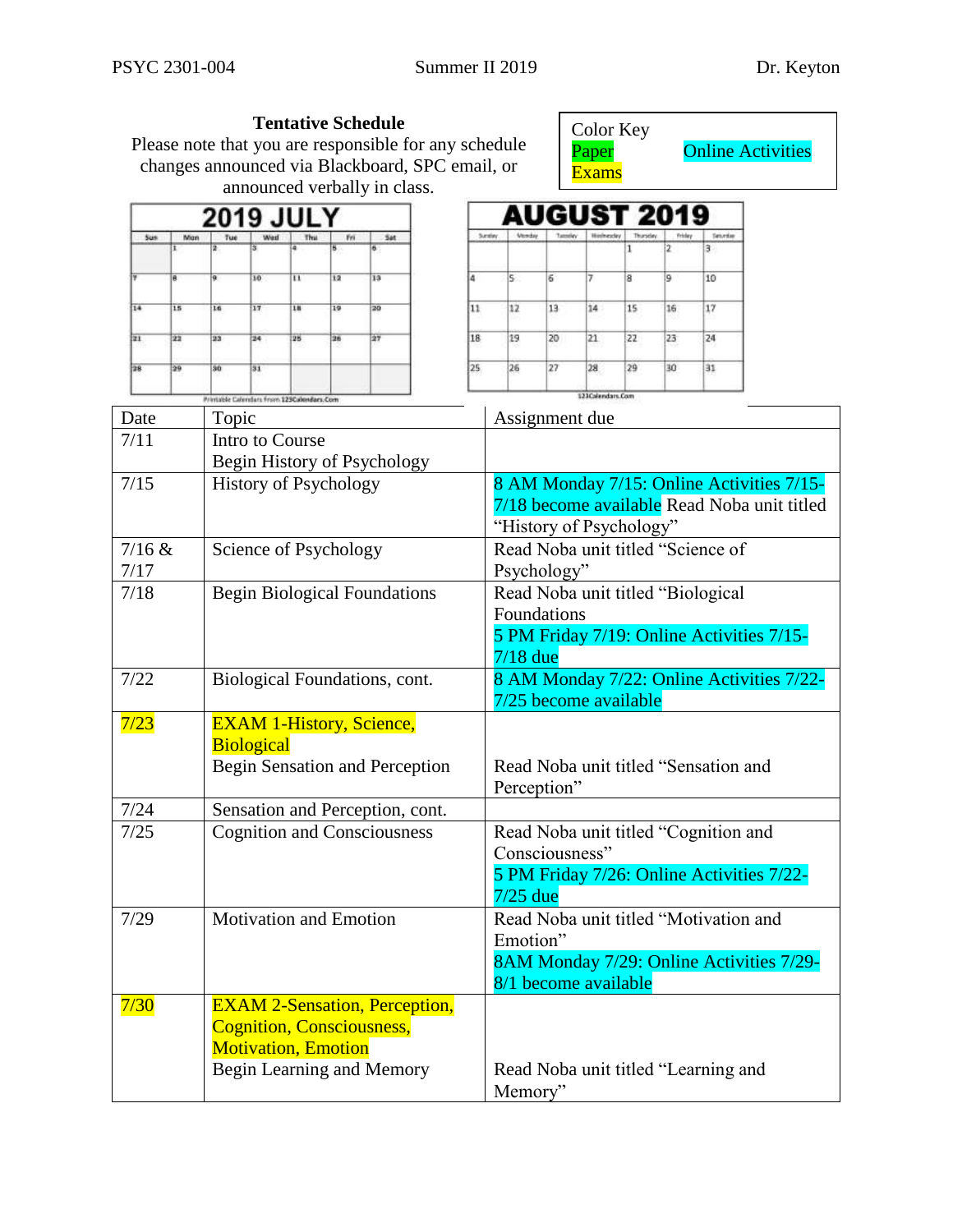| 7/31            | Learning and Memory, cont.            |                                                                |
|-----------------|---------------------------------------|----------------------------------------------------------------|
| 8/1             | Personality                           | Read Noba unit titled "Personality"                            |
|                 |                                       | 5 PM Friday 8/2: Online Activities 7/29-8/1                    |
|                 |                                       | due                                                            |
| 8/5             | Social Psychology                     | Read Noba unit titled "Social Psychology"                      |
|                 |                                       | 8 AM Monday 8/5: Online Activities 8/5-8/8<br>become available |
| 8/6             | <b>EXAM 3-Learning, Memory,</b>       |                                                                |
|                 | <b>Personality, Social</b>            |                                                                |
|                 | Industrial/Organizational             | Read Noba unit titled                                          |
|                 | Psychology                            | "Industrial/Organizational Psychology"                         |
| 8/7             | <b>Begin Developmental Psychology</b> | Read Noba unit titled "Developmental                           |
|                 |                                       | Psychology"                                                    |
| 8/8             | Developmental Psychology, cont.       | 5 PM Friday 8/9: Online Activities 8/5-8/8                     |
|                 |                                       | due                                                            |
|                 |                                       | Analyze a Movie Paper due Friday 8/9                           |
|                 |                                       | before midnight (11:59 PM)                                     |
| 8/12 &          | Disorders and Therapies               | Read Noba unit titled "Disorders and                           |
| 8/13            |                                       | Therapies"                                                     |
|                 |                                       | 8 AM Monday 8/12: Online Activities 8/12-                      |
|                 |                                       | 8/14 become available                                          |
| 8/14            | Health and Positive Psychology        | Read Noba unit titled "Health and Positive                     |
|                 |                                       | Psychology"                                                    |
| <b>Thursday</b> | <b>FINAL EXAM</b>                     | Arrive at your <i>regular classroom at the</i>                 |
| $8/15$ 10-      |                                       | <b>Final Exam time.</b> Do not be late to this                 |
| 11:55           |                                       | exam!!                                                         |
| AM              |                                       | 5 PM Thursday 8/15: Online Activities 8/12-                    |
|                 |                                       | $8/14$ due                                                     |